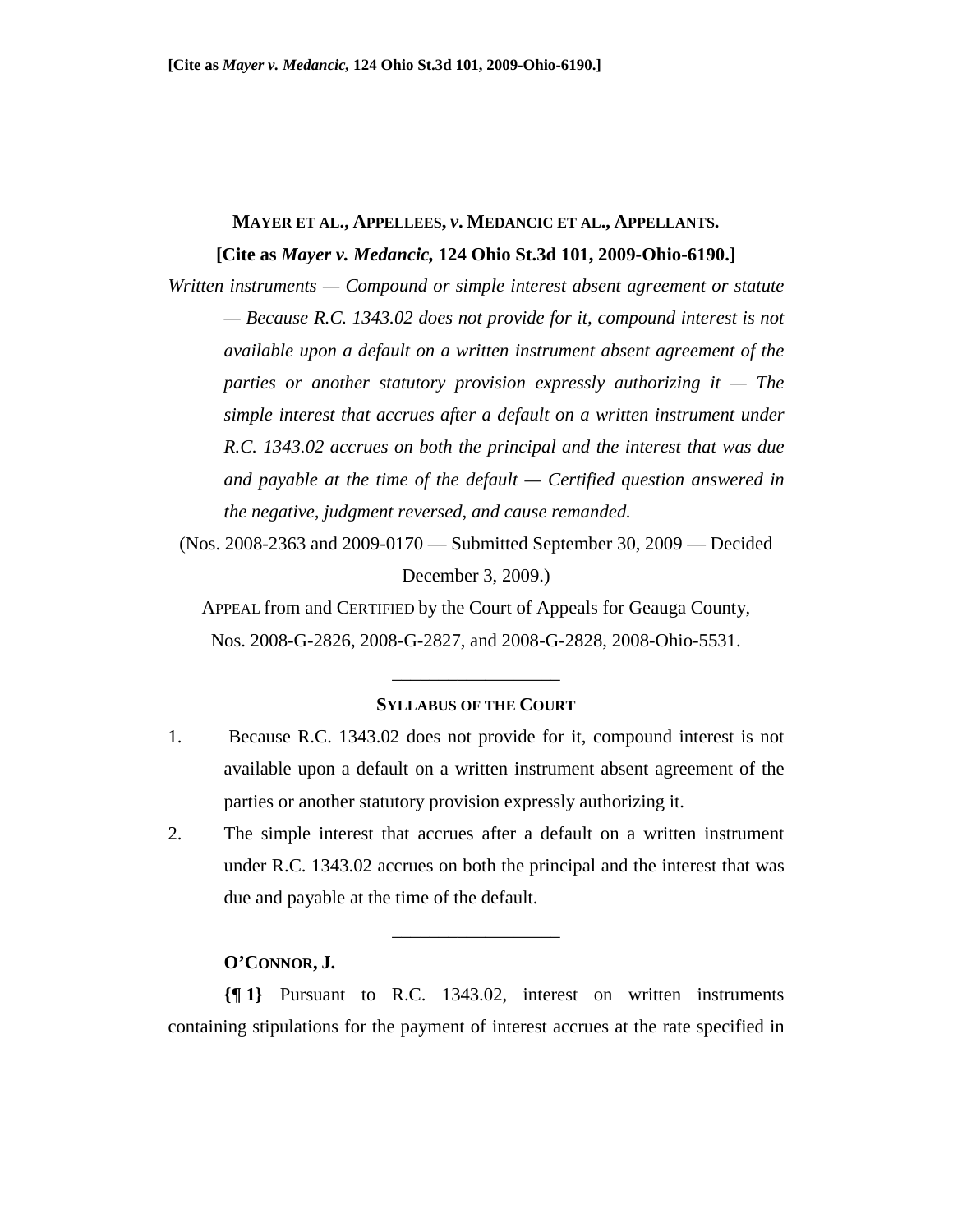the instrument until payment is made. In the case at bar, we determine whether simple or compound interest accrues in the absence of the parties' agreement on this issue. Simple interest is calculated only on principal and not on accumulated interest. Black's Law Dictionary (9th Ed.2009) 887. Compound interest, on the other hand, is paid both on the principal and the "previously accumulated interest." Id. In other words, simple interest does not merge with the principal and thus does not become part of the base on which future interest is calculated. Id*.* 

**{¶ 2}** We hold that because R.C. 1343.02 does not provide for it, compound interest is not available upon a default on a written instrument absent agreement of the parties or another statutory provision expressly authorizing it. However, upon a default on a written instrument, simple interest accrues on the entire amount owed, which includes both the principal and interest due and payable at that time.

#### **Relevant Background**

**{¶ 3}** This action stems from an agreement between appellees, Marcia and Robert Mayer, and appellants, Mario Medancic, Marija Medancic, Mladen Medancic, Karoline Medancic, and A-Custom Builders (a corporation owned and controlled by the Medancic family), to purchase real estate in Chester Township, Geauga County, Ohio. As a result of the agreement, appellants executed three promissory notes in favor of appellees, each secured by a mortgage deed. The July 3, 1995 promissory note for \$20,000 was payable no later than November 1, 1995, and set forth a 13 percent per annum interest rate. The December 11, 1995 note for \$67,000 was payable no later than November 1, 1997, and carried a ten percent per annum interest rate. Finally, the January 8, 1996 note for \$37,500 was payable no later than November 1, 1997, and set forth a 12 percent per annum interest rate. The documents made no mention of postjudgment interest.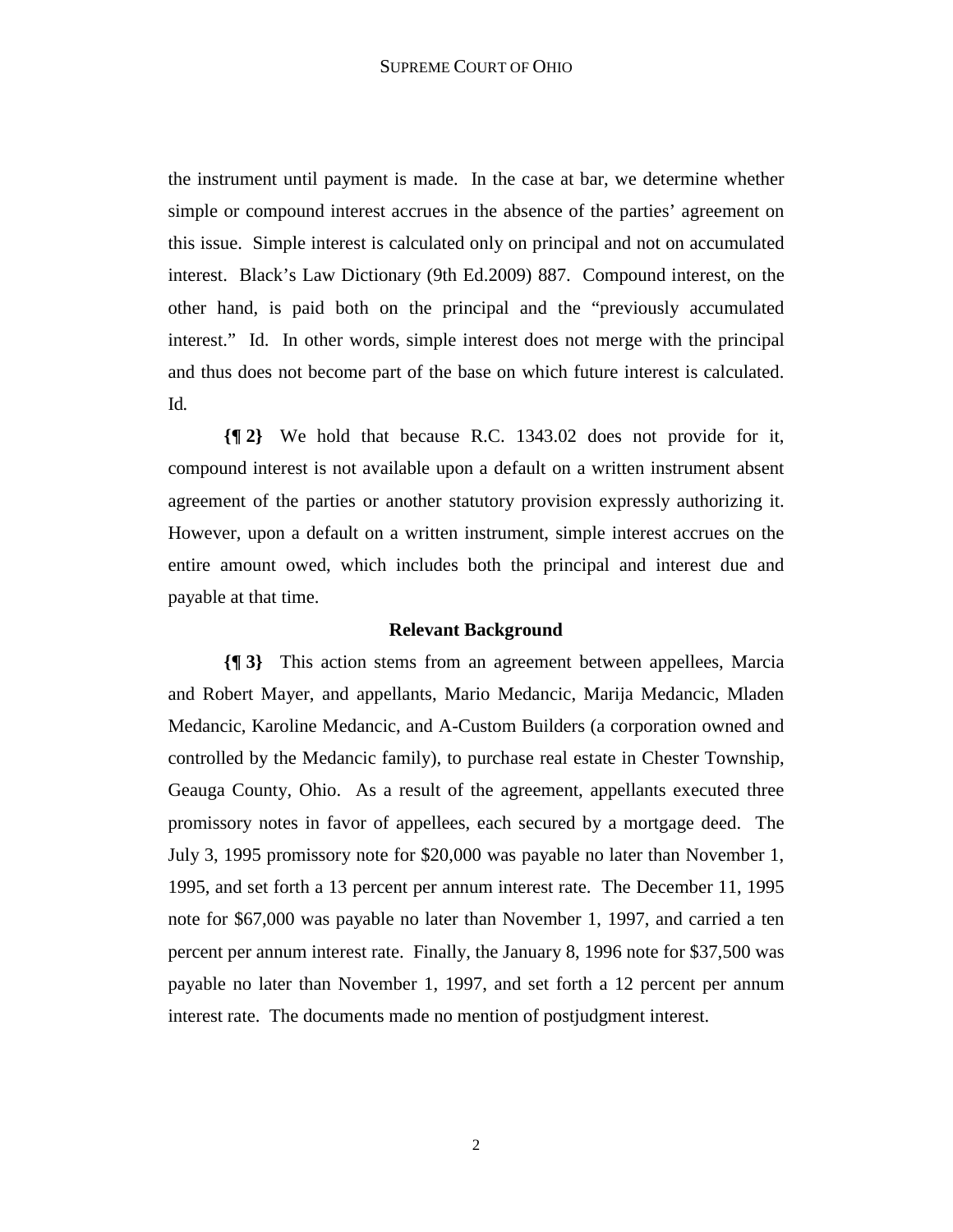**{¶ 4}** In 1998, appellees filed three foreclosure complaints alleging that appellants had failed to pay both the principal and interest due on the notes. Appellants answered the complaints and counterclaimed for breach of contract. The trial court consolidated the actions.

**{¶ 5}** In May 2006, after a bench trial, the trial court ruled in favor of appellees, holding that they were entitled to judgments of foreclosure and payment of the principal of the notes and interest at the rates specified therein. The trial court also ordered portions of the land contracts rescinded and ordered a refund of a portion of the purchase price to A-Custom Builders by appellees.

**{¶ 6}** The parties have engaged in extensive postjudgment litigation, which has resulted in multiple appeals to the Eleventh District Court of Appeals.<sup>1</sup>

**{¶ 7}** The instant appeal arises from a January 2006 motion filed by appellants to declare the rate of postjudgment interest owed on the notes to be the statutory rate set forth in R.C. 1343.03. In response to appellants' motion, appellees argued that they were entitled to postjudgment interest at the rates set forth in the notes and that the interest should be compounded annually until the debt is paid. In April 2006, the trial court held that pursuant to R.C. 1343.02, appellees were entitled to postjudgment interest at the rates set forth in the notes and rejected appellees' claim that they were entitled to compound interest.

**{¶ 8}** In February 2008, an entry titled "Agreed Judgment Entry" was filed that purported to resolve all remaining disputes between the parties. However, appellees objected to the agreed entry, arguing that they were entitled to

1

<sup>1.</sup> Although this case has a lengthy and complex history, our recitation of the background is limited to the facts that pertain to the instant appeal. For more detailed background and history of litigation in this matter, see the previous decisions by the Eleventh District Court of Appeals. *Mayer v. Medancic* (Dec. 21, 2001), Geauga App. Nos. 2000-G-2311, 2000-G-2312, and 2000-G-2313, 2001 WL 1647119; *Mayer v. Medancic*, Geauga App. Nos. 2002-G-2431, 2002-G-2432, and 2002-G-2433, 2003-Ohio-5355; and *Mayer v. A-Custom Builders, Inc.*, Geauga App. No. 2004-G-2563, 2005-Ohio-2083.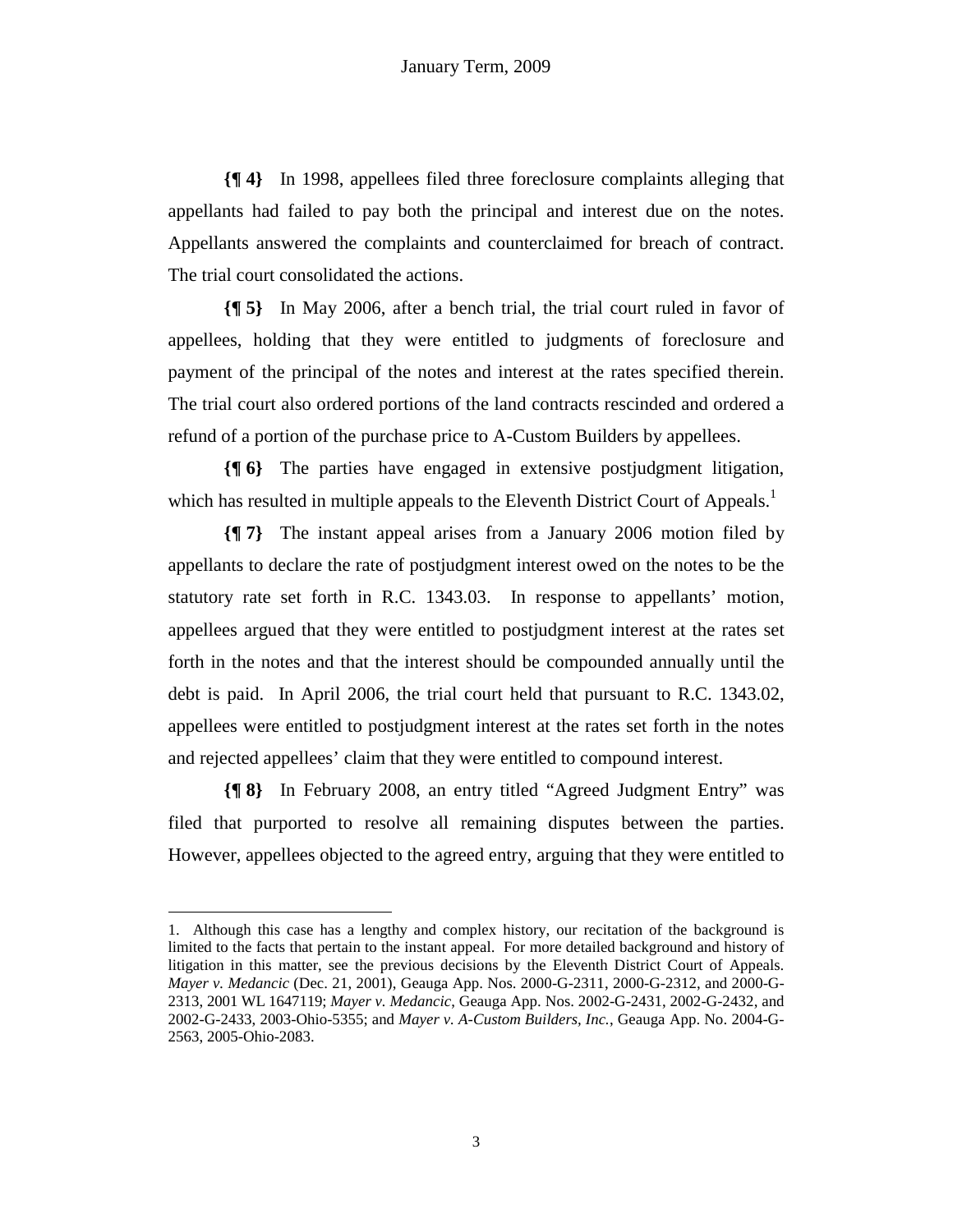compound interest. In light of appellees' objection, in March 2008, the trial court refiled its April 2006 judgment entry with the additional language that there was "no just reason for delay" so that appellees could appeal the court's denial of compound interest to the Eleventh District Court of Appeals. The court of appeals reversed the trial court's judgment on the authority of *State ex rel Bruml v. Brooklyn* (1943), 141 Ohio St. 593, 599, 26 O.O. 168, 49 N.E.2d 684, holding that because *Bruml* allowed the collection of "interest on interest," appellees were entitled to compound interest at the rates specified in the notes. *Mayer v. Medancic*, Geauga App. Nos. 2008-G-2826, 2008-G-2827, and 2008-G-2828, 2008-Ohio-5531, ¶ 21-22.

**{¶ 9}** The case is now before us on our acceptance of a discretionary appeal and our recognition of a conflict between the Eleventh District Court of Appeals decision and the Tenth District's decision in *Thirty Four Corp. v. Sixty Seven Corp.* (1993), 91 Ohio App.3d 818, 633 N.E.2d 1179. *Mayer v. Medancic*, 121 Ohio St.3d 1422, 2009-Ohio-1296, 903 N.E.2d 322, and 121 Ohio St.3d 1424, 2009-Ohio-1296, 903 N.E.2d 324. The conflict certified for our review is the following: "When a written instrument sets forth a specific rate of interest to be paid, and there is a default in the payment of that interest, is the creditor entitled to compound interest, even absent a statute or provision therefor in the written instrument, pursuant to the rule in *State ex rel Bruml v. Brooklyn* (1943), 141 Ohio St. 593 [49 N.E.2d 684]?" Id.

**{¶ 10}** Appellants ask the court to reverse the judgment of the Eleventh District Court of Appeals and hold that appellees are entitled to simple interest. Appellants maintain that because neither the notes nor the applicable statutory provision provides for compound interest, only simple interest has accrued. Appellants further argue that the Eleventh District erred in reading *Bruml* to require the compounding of interest here and that unlike the case at bar, *Bruml*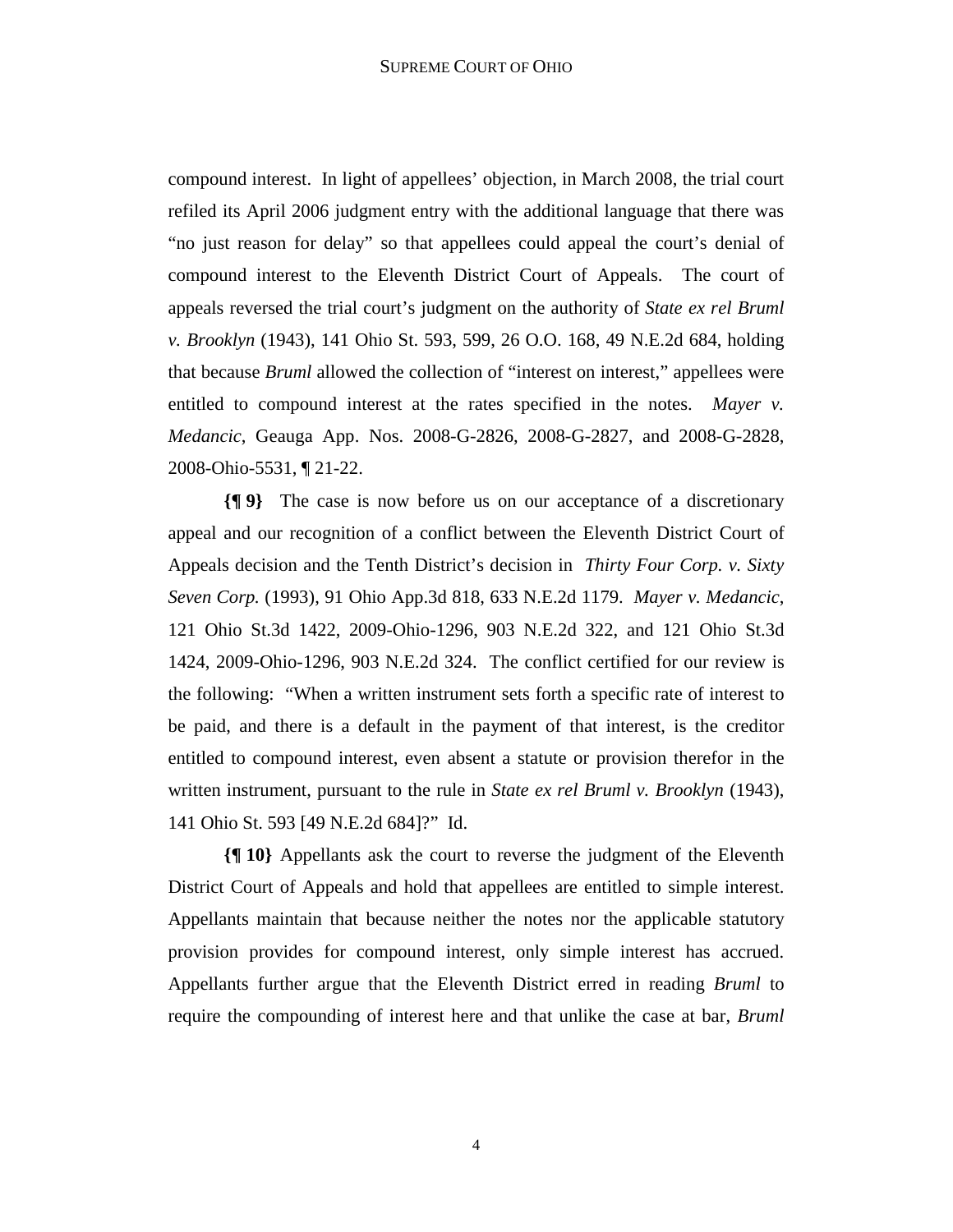involved investment bonds that expressly provided for periodic payments of interest on interest.

**{¶ 11}** In contrast, appellees contend that the Eleventh District correctly relied on *Bruml*, 141 Ohio St. 593, 26 O.O. 168, 49 N.E.2d 684, and properly held that they were entitled to compound interest. Appellees claim that simple interest will not make them whole for appellants' failure to pay on the promissory notes for more than a decade, and therefore, they must receive compound interest. Finally, appellees maintain that the "unrefuted evidence" establishes that the parties intended that the interest on the promissory notes be compound, not simple.

## **Analysis**

**{¶ 12}** R.C. Chapter 1343 sets forth statutory limitations to the interest that may accrue on written instruments and judgments. R.C. 1343.02 provides, "Upon all judgments, decrees, or orders, rendered on any bond, bill, note, or other instrument of writing containing stipulations for the payment of interest in accordance with section 1343.01 of the Revised Code, interest shall be computed until payment is made at the rate specified in such instrument." R.C. 1343.03 sets forth the statutory interest rate that applies "when money becomes due and payable upon any bond, bill, note, or other instrument of writing, upon any book account, upon any settlement between parties, upon all verbal contracts entered into, and upon all judgments, decrees, and orders of any judicial tribunal for the payment of money arising out of tortious conduct or a contract or other transaction \* \* \* unless a written contract provides a different rate of interest in relation to the money that becomes due and payable, in which case the creditor is entitled to interest at the rate provided in that contract." Neither R.C. 1343.02 nor R.C. 1343.03 specifies whether simple or compound interest accrues after default on an instrument.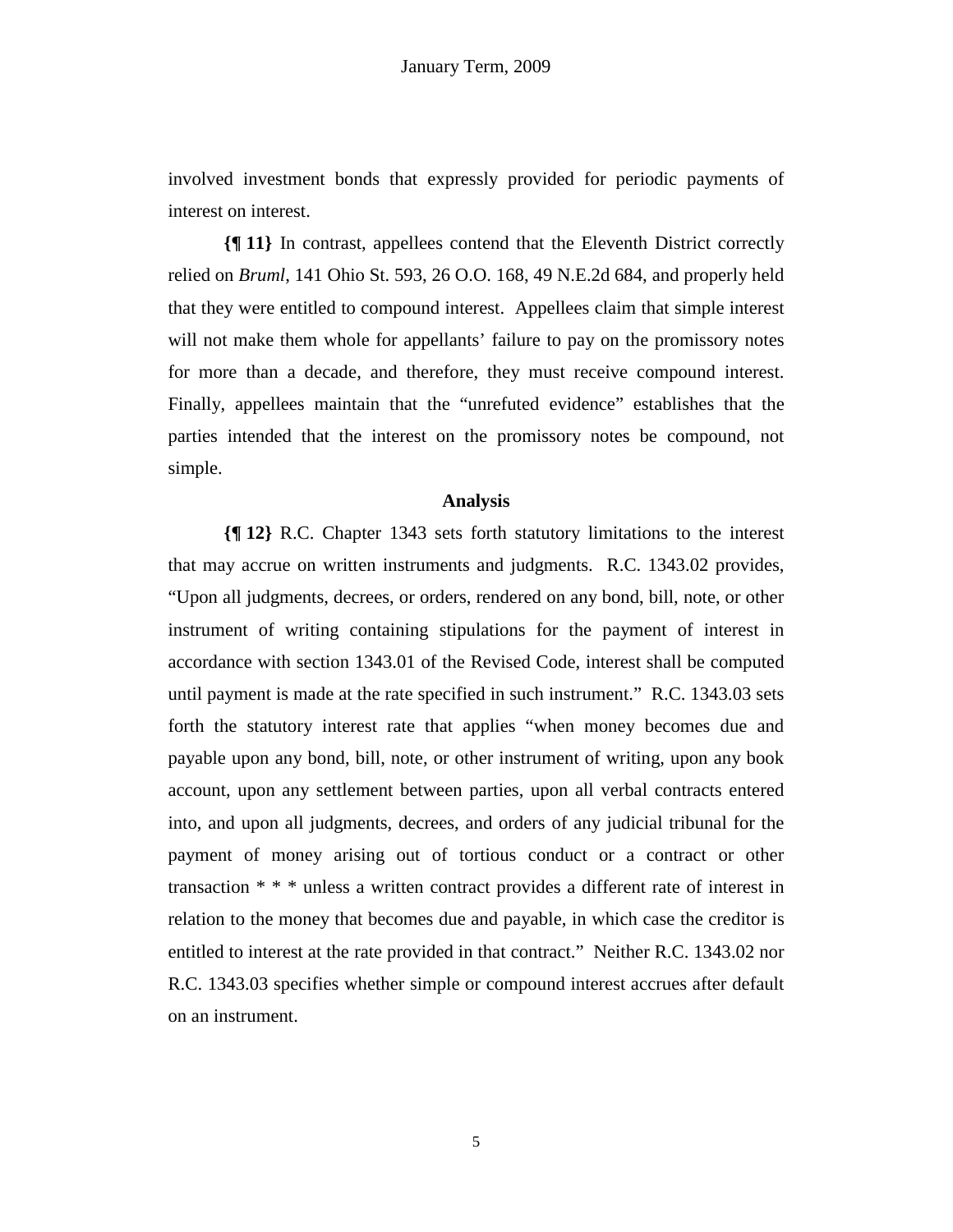#### SUPREME COURT OF OHIO

**{¶ 13}** Although the instant dispute originates out of appellants' motion to modify postjudgment interest, in which appellants argued that postjudgment interest should be calculated at the statutory rate set forth in R.C. 1343.03, both the trial court and the court of appeals held that because the notes set forth the applicable interest rates, R.C. 1343.02, not R.C. 1343.03, governs. *Mayer v. Medancic*, 2008-Ohio-5531, ¶ 20. Appellants do not argue the issue to this court, and we proceed based on the lower courts' conclusions that R.C. 1343.02 applies.

*Compound Interest Is Not Available Absent Statutory Provision or Agreement* 

**{¶ 14}** Although neither R.C. 1343.02 nor R.C. 1343.03 articulates whether interest that accrues thereunder is simple or compound, courts of appeals throughout the state consistently hold in relation to R.C. 1343.03 that in the absence of a statutory provision or specific agreement to the contrary, only simple interest accrues. *Fifth Third Mtge. Co. v. Goodman Realty Corp.,* Hancock App. No. 5-08-30, 2009-Ohio-81, ¶18; *Safdi v. Gallegos* (July 16, 1999), Hamilton App. Nos. C-980814 and C-980857, 1999 WL 498082, \*4; *Berdyck v. Shinde* (1998), 128 Ohio App.3d 68, 87, 713 N.E.2d 1098; *Bank One, Steubenville, NA v. Buckeye Union Ins. Co.* (1996), 114 Ohio App.3d 248, 256, 683 N.E.2d 50; *Trebmal Constr., Inc. v. Sherway Application Co.* (Feb. 7, 1991), Cuyahoga App. No. 58033, 1991 WL 12995, at 7; *Viock v. Stowe-Woodward Co.* (1989), 59 Ohio App.3d 3, 7l, 569 N.E.2d 1070; *Harrison v. Harrison* (Jan. 18, 1989), Montgomery App. No. 11056, 1989 WL 3762, \*3; *State ex rel*. *Elyria v. Trubey* (1984), 20 Ohio App.3d 8, 9, 20 OBR 8, 484 N.E.2d 169. Indeed, the Tenth District Court of Appeals applied this general rule in the case certified as in conflict with the Eleventh District's decision in this case. *Thirty Four Corp.,* 91 Ohio App.3d at 825, 633 N.E.2d 1179 ("Simple interest is the rule and is to be applied, absent a specific agreement that interest be compounded").

**{¶ 15}** In denying appellants' motion for reconsideration, the Eleventh District Court of Appeals acknowledged the rule that simple interest should be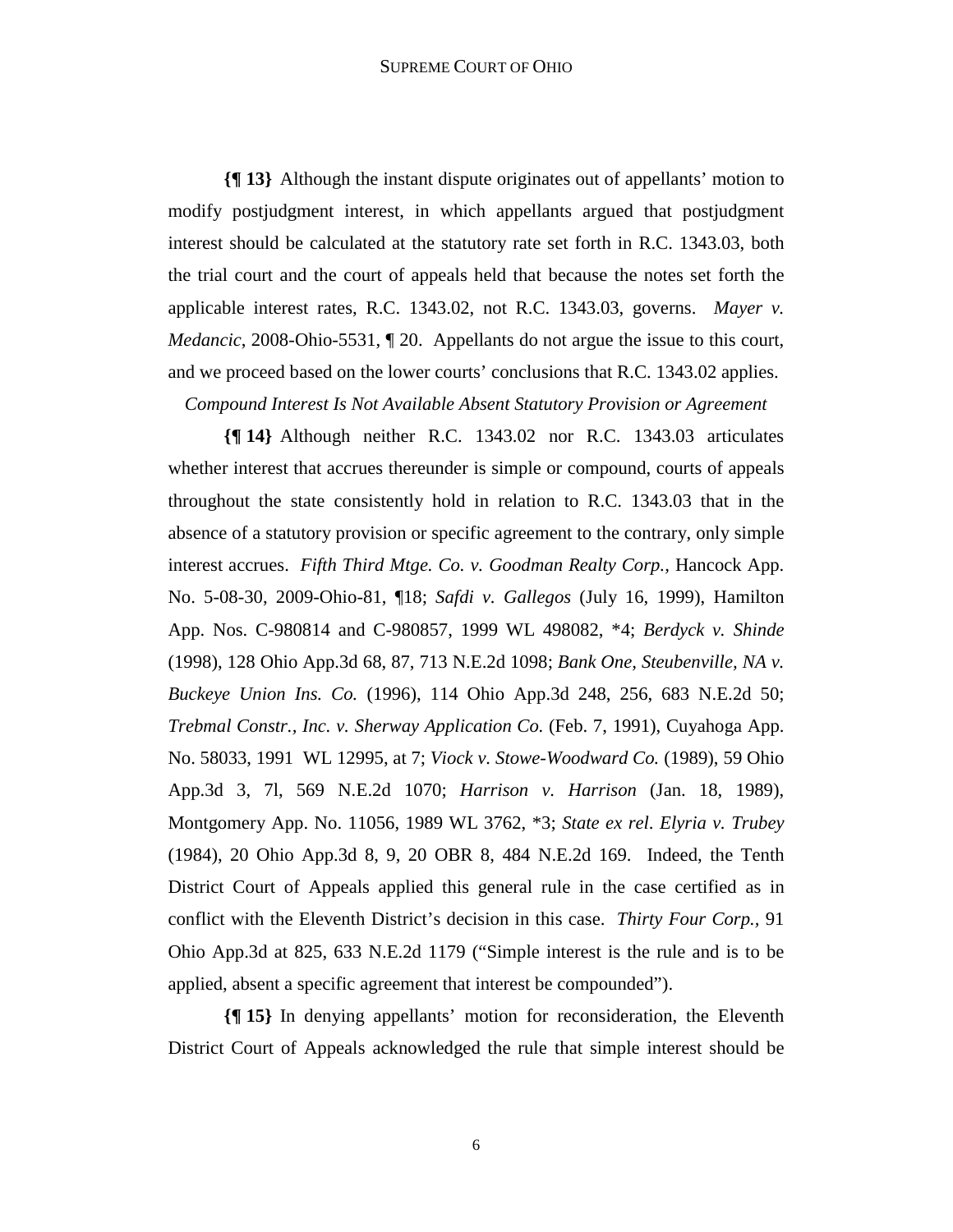awarded on judgments unless there is a specific agreement or statutory provision requiring the payment of compound interest. Nonetheless, the court of appeals distinguished the cases that appellants cited in support of this rule from the case at bar based on (1) those cases' application of R.C. 1343.03 instead of R.C. 1343.02, (2) the fact that the interest in those cases had accrued on judgments for torts and other causes of action, not breach of contract, and (3) the other courts' failure to consider this court's decision in *Bruml*.

**{¶ 16}** Although the cases that set forth the rule that simple interest accrues absent a statutory provision or agreement to the contrary generally arise under R.C. 1343.03, we see no reason that the same rule should not apply to interest that accrues after the default on a written instrument, where the rate is governed by the terms of the instrument under R.C. 1343.02. Because, pursuant to R.C. 1343.02, the applicable interest rate is determined by the written instrument, the lack of a provision for compound interest illustrates that the parties did not intend that interest compound. Accordingly, we hold that absent agreement by the parties or a statutory provision expressly authorizing it, compound interest is not available upon a default of a written instrument under R.C. 1343.02. Because R.C. 1343.02 does not provide for compound interest, simple interest accrues on the notes unless the parties have agreed that the notes are subject to compound interest.

**{¶ 17}** Appellees' argument that the parties' intent and the terms of the promissory notes allow for the interest to be compounded annually is not persuasive. The notes do not include any provision for the collection of compound interest. Appellees argue that because the promissory notes state that interest is to be calculated at the specified rates "annually," they authorize compound interest. However, *calculating* the interest annually is different from *compounding* it annually. *Viock*, 59 Ohio App.3d at 7, 569 N.E.2d 1070 ("Simple interest can be computed annually, semi-annually, biannually, or even daily, if the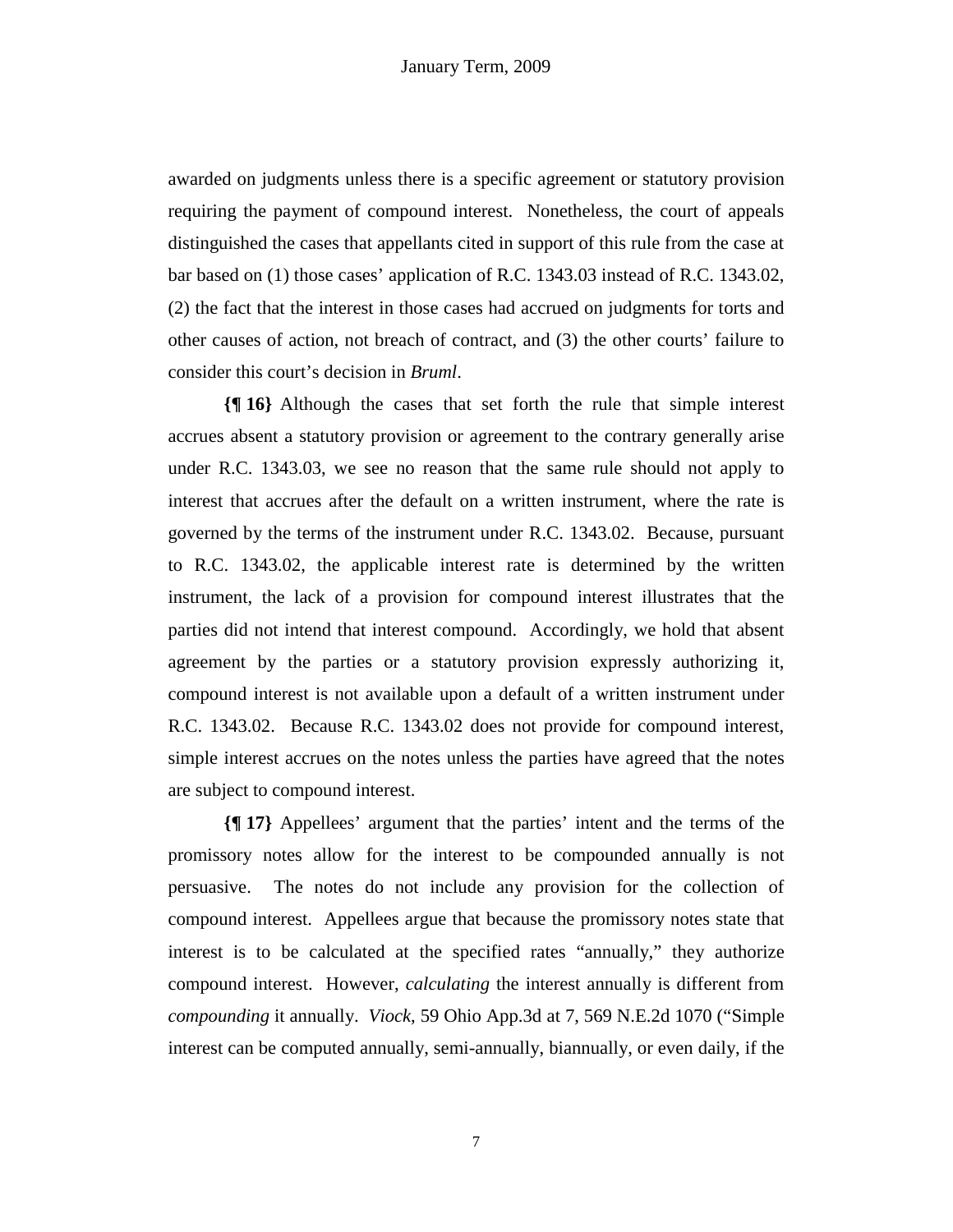terms so dictate. To do so, one computes the interest on the *original principal* at the stated interval." (Emphasis sic)). Accord *Berdyck v. Shinde* (1998), 128 Ohio App.3d 68, 88, 713 N.E.2d 1098, quoting *Trebmal Constr*., *Inc*., Cuyahoga App. No. 58033, 1991 WL 12995, at \*7 (noting that interest calculated "per annum" generally means " 'at a simple rate per annum until paid' ").

**{¶ 18}** Appellees also argue that the evidence established that the parties intended interest to compound annually. In support of their claim, appellees rely on an affidavit that appellee Robert Mayer executed in February 2006 – more than a decade after appellants executed the first note and nine years after appellants defaulted on the last note. Mayer attested that "it was never [his] intention that these debts would bear merely simple interest for the ten year period, but instead it was [his] understanding that the interest would be compounded if the debtors failed to pay the principal and interest pursuant to the terms of the Notes and Mortgages."

**{¶ 19}** After considering Mayer's self-serving affidavit and the parties' arguments, the trial court concluded that the affidavit was not sufficient to overcome the plain meaning provided by the language of the notes – that the principal was to accrue interest at the specified rates and that no compounding was provided for. Because the trial court's conclusion is a finding of fact, based on competent and credible evidence, we defer to the trial court's finding, *Myers v. Garson* (1993), 66 Ohio St.3d 610, 614, 614 N.E.2d 742, and hold that there was no agreement by the parties providing for the compounding of interest.<sup>2</sup>

*Bruml Does Not Support an Award of Compound Interest in the Absence of a Statutory Provision or Agreement* 

**{¶ 20}** Relying on *Bruml*, 141 Ohio St. 593, 26 O.O. 168, 49 N.E.2d 684, appellees argue that they are entitled to compound interest even absent a statutory

1

<sup>2.</sup> Appellees seemingly conceded the issue at oral argument, arguing instead that they are entitled to compound interest based on nothing more than *Bruml*.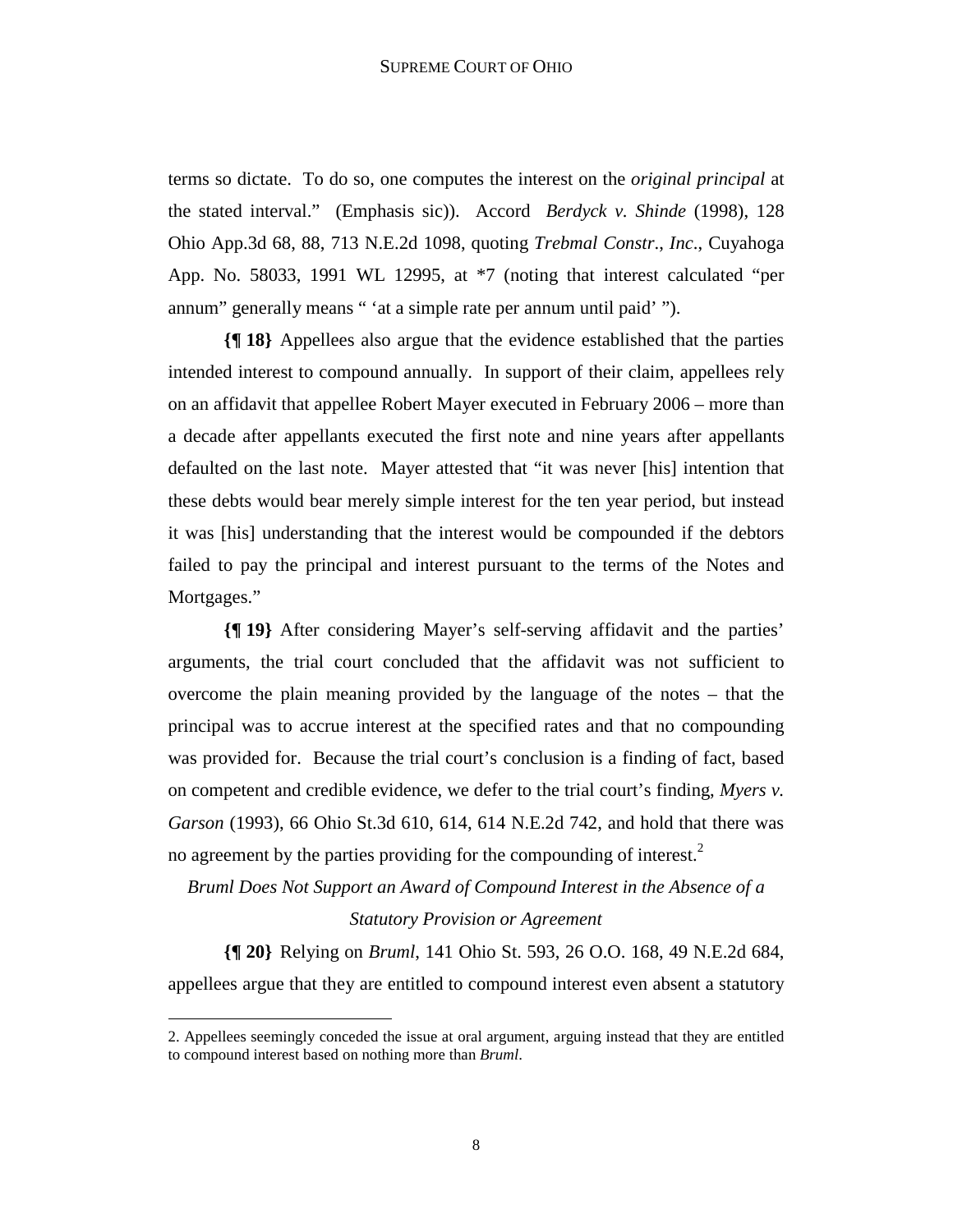provision or agreement. Appellees claim that they are entitled to compound interest because in *Bruml*, this court allowed the collection of interest upon interest owed on municipal bonds. Ignoring the general rule that compound interest is not available absent a statutory provision or agreement of the parties, the Eleventh District Court of Appeals reversed the judgment of the trial court and awarded appellees compound interest based solely on the authority of *Bruml*. *Mayer*, 2008-Ohio-5531, ¶ 21 (stating only that "*Bruml* remains good law"). Indeed, in its ruling on appellants' motion for reconsideration, the Eleventh District suggested that but for *Bruml*, the court would not have awarded appellees compound interest. "In *Thirty Four Corp.* [91 Ohio App.3d 818, 633 N.E.2d 1179], the Tenth Appellate District did consider whether compound interest was due on a note, and relying on the general rule that interest is only to be compounded when an agreement specifically calls for it, confirmed the trial court's decision that the note in question provided simple interest. Generally, we would agree with that holding. However, the applicability of *Bruml* seems not to have been argued."

**{¶ 21}** Contrary to appellees' argument and the Eleventh District's decision, it does not follow from this court's decision in *Bruml* that appellees are entitled to compound interest. In *Bruml*, the court held that "[u]nder a contract for the *payment of interest* at a specified rate annually, whereon there is a default of payment of such interest when due, interest on interest will be computed at the regular rate." (Emphasis added.) *Bruml*, 141 Ohio St. at 599, 26 O.O. 168, 49 N.E.2d 684. *Bruml* does not allow for the collection of compound interest for two reasons. First, *Bruml* allows only "interest on interest," which is not the same as the annually compounded interest that appellees seek. Id. Second, although *Bruml* allowed interest to accrue periodically on interest that was due, but not paid, the case involved an investment bond that expressly provided for the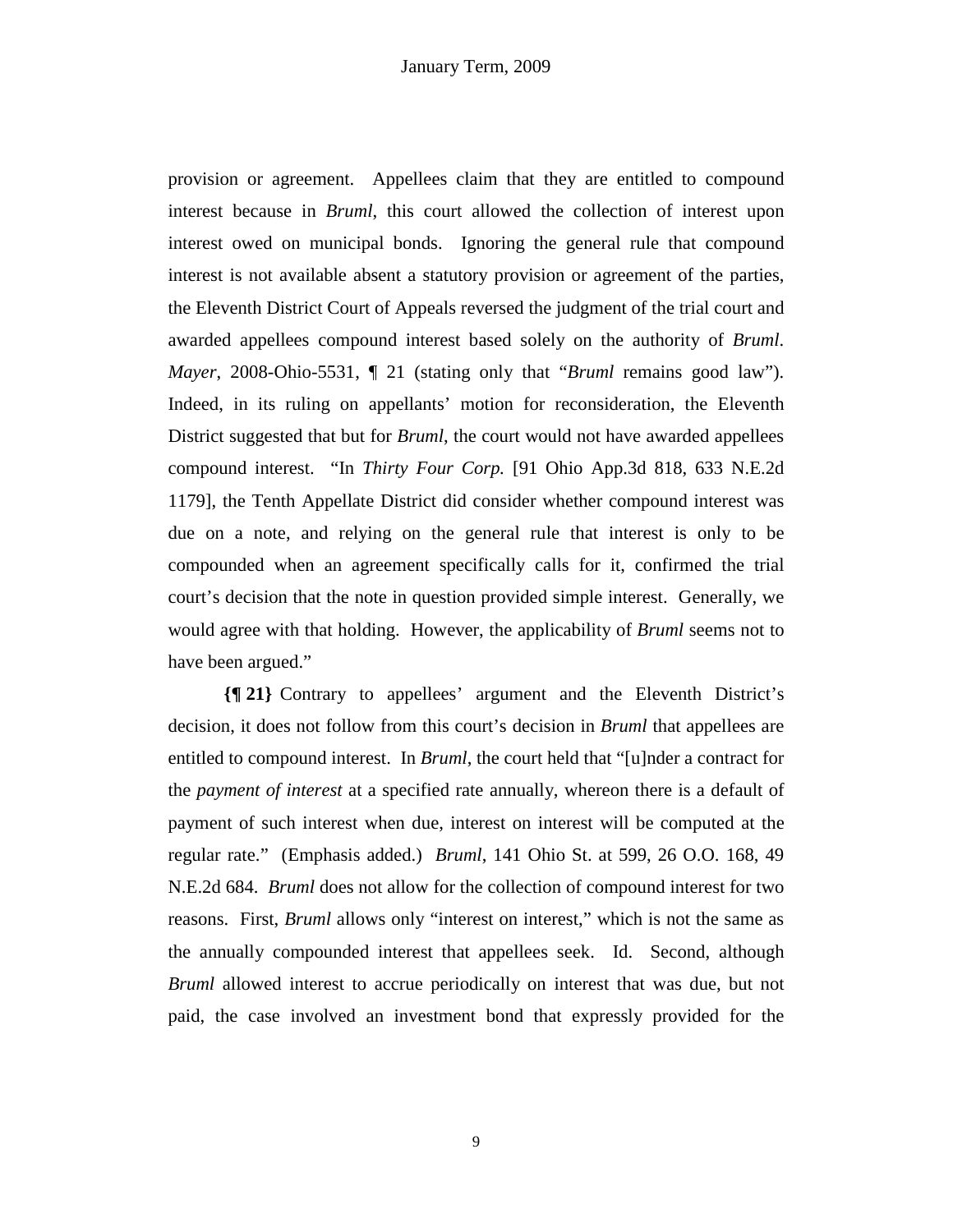periodic *payment* of interest. Id*.* The notes in this case provide for no such periodic payment.

**{¶ 22}** Contrary to the court of appeals' holding, *Bruml* does not provide for accrual of compound interest absent a statutory provision or agreement. *Bruml*, 141 Ohio St. at 599, 26 O.O. 168, 49 N.E.2d 684. To be sure, *Bruml* made no mention of either (1) compound interest or (2) the annual computation that appellants seek. Rather, *Bruml* merely permits the collection of interest on an amount that is due and payable, but not paid, even if that amount includes previously earned interest. Id. "[T]he 'interest due upon interest' awarded by the court in *\* \* \** [*Bruml*] was not compound interest on the judgment, but rather simple interest on that portion of the judgment which accrued by unpaid installments of interest. Indeed, [*Bruml*] stand[s] for the proposition that interest upon a judgment is not compound interest, but rather simple interest, on all amounts which the debtor had promised but failed to pay. The expression 'interest due on interest' is merely the recognition that, when periodic payments of interest have not been paid as promised, the unpaid interest can constitute a part of the judgment which can then bear simple interest in the same manner as the portion of the judgment which represents principal." *Thirty-Four Corp. v. Hussey* (May 7, 1985), Franklin App. No. 84AP-337, 1985 WL 10275, \*8.

**{¶ 23}** Equally telling is *Bruml's* reliance on *Anketel v. Converse* (1866), 17 Ohio St. 11, in permitting "interest on interest." In *Anketel*, this court held that "[w]here interest is payable annually, or at other stated periods, it bears *simple* interest from the time it falls due till paid." (Emphasis sic.) Id. at paragraph four of the syllabus.

**{¶ 24}** Appellees' reliance on *Bruml* is also misplaced because that case involved an investment bond that expressly called for the periodic payment or accrual of interest. *Bruml*, 141 Ohio St. at 599, 26 O.O. 168, 49 N.E.2d 684. Interest due, but not paid, periodically became part of the amount owed to the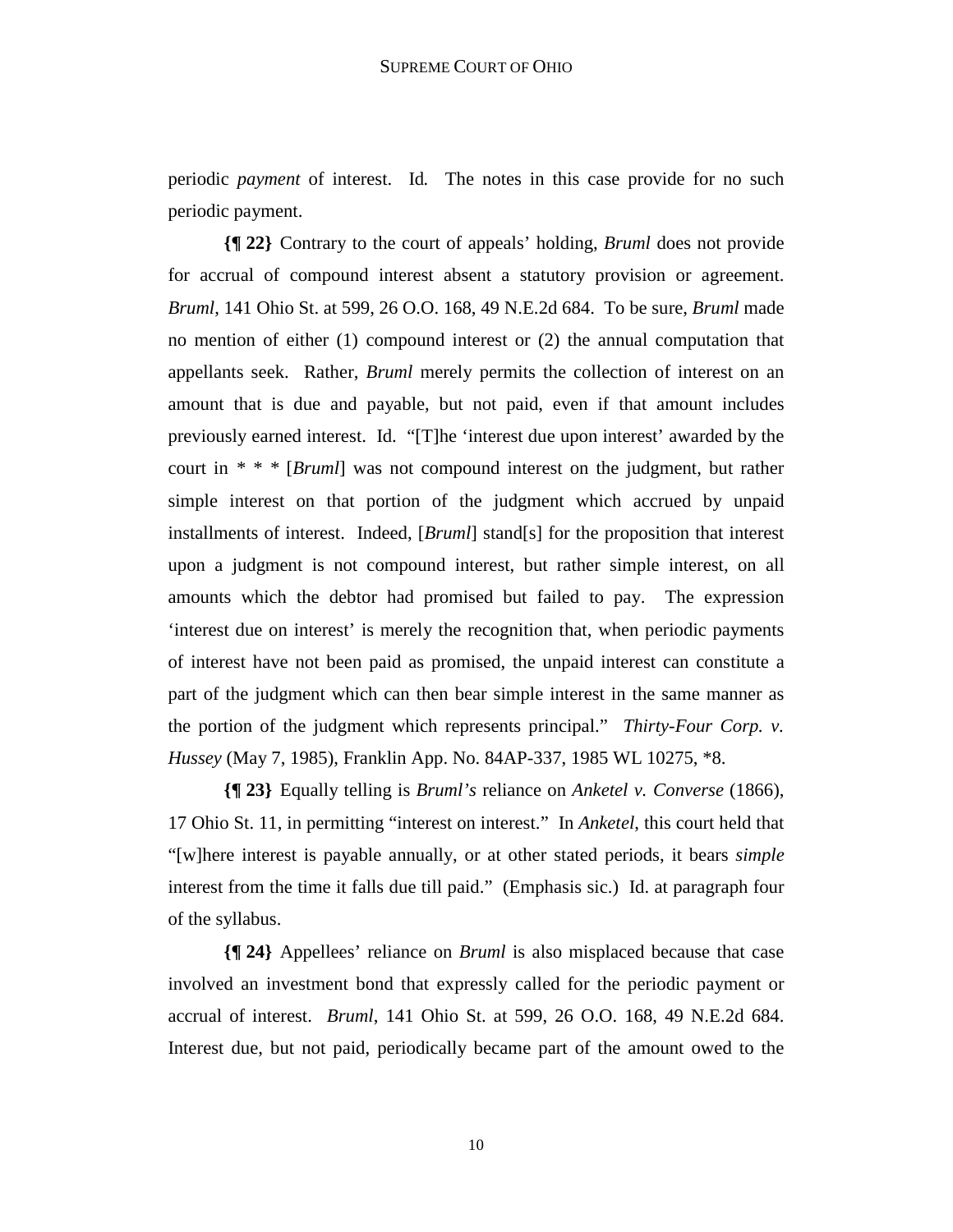bondholder, and subsequent interest was properly calculated based on that total. Contrary to *Bruml*, each note in this case provided for only one payment of interest, which was due on the same date as the repayment of the principal. Because the notes did not provide for periodic payments of interest, the interest due on the notes is not periodically added to the amount on which future interest may be calculated.

# *Simple Interest Accrues on the Entire Amount Due at the Time of the Default on a Written Instrument*

**{¶ 25}** *Anketel* and *Bruml* permit simple interest to accrue on interest that is due and payable from the time the interest is due until it is paid. *Anketel*, 17 Ohio St. 11, paragraph four of the syllabus; *Bruml*, 141 Ohio St. at 599, 26 O.O. 168, 49 N.E.2d 684. Accordingly, consistent with *Anketel* and *Bruml*, the simple interest that accrues after a default on a written instrument pursuant to R.C. 1343.02 accrues on both the principal and the interest that was due and payable at the time of the default. *Safdi v. Gallegos,* Hamilton App. Nos. C-980814 and C-980857, 1999 WL 498082 \*4 (noting that pursuant to *Bruml,* "when a bond specifically provided for the payment of interest at a specified rate, and there was a default in the payment of the interest, interest on the defaulted interest was permissible"). See also 61 Ohio Jurisprudence 3d (2002), Interest and Usury, Section 29.

**{¶ 26}** "Generally, a right to interest on unpaid obligations accrues on the date of scheduled payment, and runs until paid \* \* \*." *Lehman v. Lehman* (May 4, 1995), Cuyahoga App. No. 67483, 1995 WL 264556, \*4. Principal and interest earned on the notes were due on November 1, 1995, and November 1, 1997. Therefore, pursuant to R.C. 1343.02, simple interest continues to accrue on the principal and interest due on the notes at the rates set forth therein from those dates until payment is made.

#### **Conclusion**